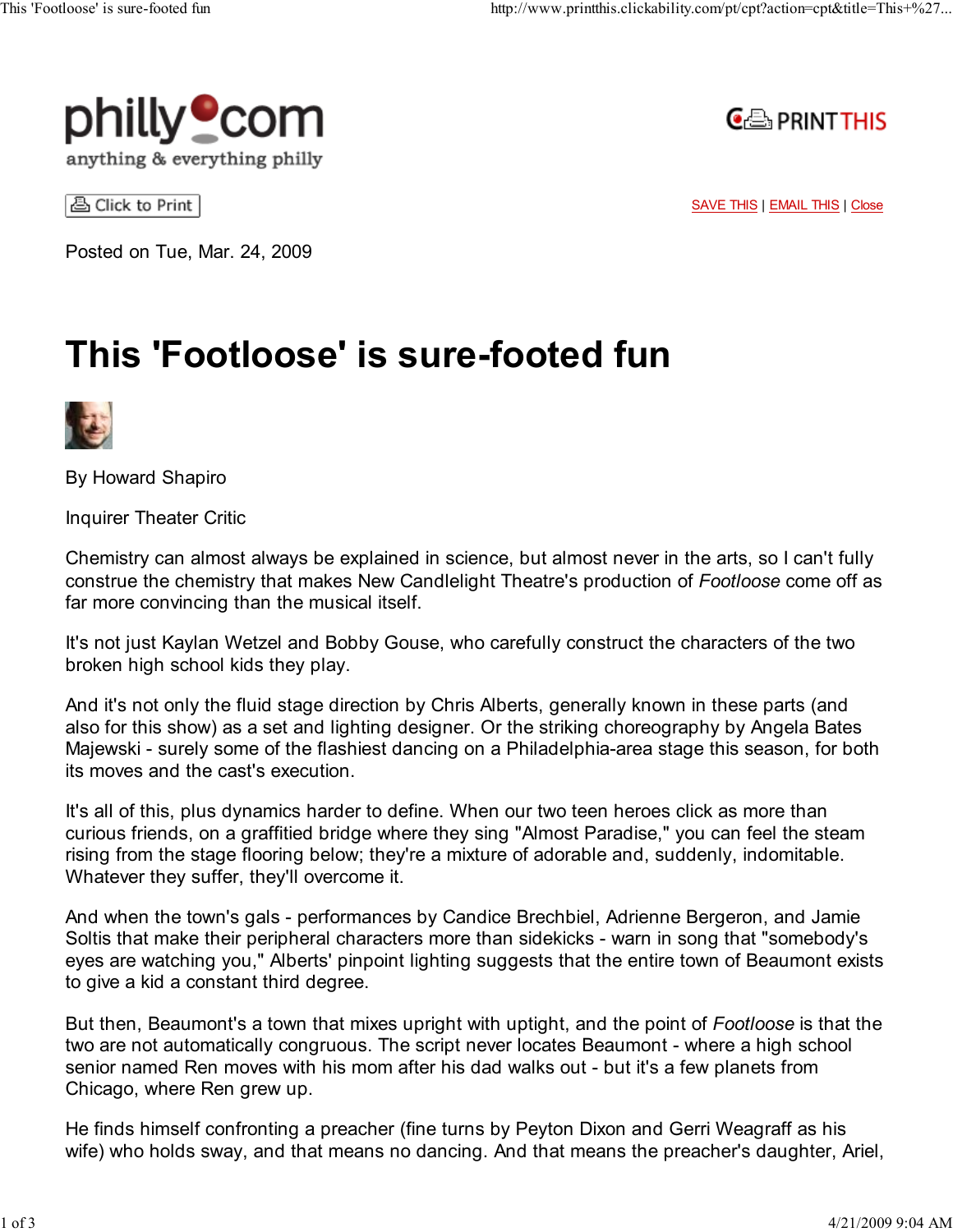is dying to break free. And that means she and Ren are kindred spirits.

It's a simple plot and it resonates. The 1984 movie is still a much-watched DVD. The stage musical, a richer vehicle that rode onto Broadway 14 years later, in 1998, is almost a sure-shot money-maker for regional theaters.

Wetzel's portrayal of Ariel is a picture of conflicted adolescence. Gouse brings off Ren, played in the movie by Kevin Bacon, with a charisma that's only hinted at in the script. He's a natural-born dancer, and moves as if the choreography were incidental to what he would have done in any case. Brian Peeke masterfully plays a hayseed boy who, in the end, is not so clueless.

Oddly enough, the easiest part of this show for New Candlelight, the professional dinner theater just south of the Pennsylvania line, in Ardentown, Del., should be the orchestration itself, because it's pre-recorded, not live.

Yet in the performance I saw Sunday, the sound was the only element that threatened the chemistry, occasionally overwhelming the lyrics. Plus the huge cast of 24 was at times erratically miked. But you can't keep a classy troupe down. They overpowered the electronic slights, in the course of empowering Footloose.

## Footloose

Through May 30 at New Candlelight Theatre, 2208 Millers Rd., Ardentown, Del. Tickets: \$50-\$55, including buffet dinner. Information: 302-475-2313 or www.newcandlelighttheatre.com.

Contact staff writer Howard Shapiro at 215-854-5727 or hshapiro@phillynews.com. Read his recent work at http://go.philly.com/howardshapiro.

## Find this article at:

http://www.philly.com/inquirer/magazine/20090324\_This\_\_Footloose\_\_is\_sure-footed\_fun.html

품 Click to Print

SAVE THIS | EMAIL THIS | Close

 $\mathcal{L}_{\mathcal{A}}$ Check the box to include the list of links referenced in the article.

© Copyright | Philly Online, LLC. All Rights Reserved. Any copying, redistribution or retransmission of any of the contents of this service without the express written consent of Philly Online, LLC is expressly prohibited.